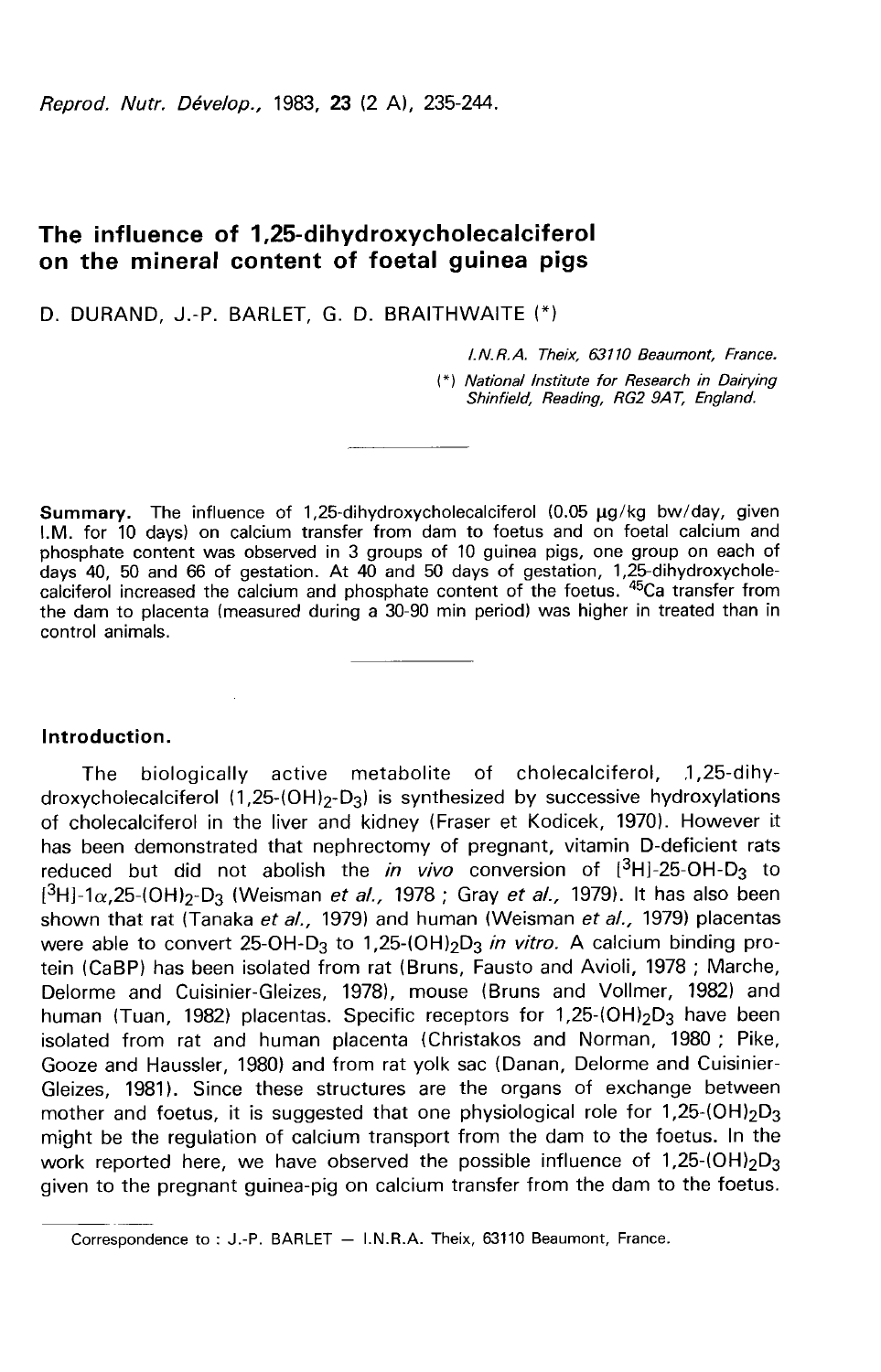# Materials and methods.

Animals. — Guinea-pigs of the Dunkin-Hartley strain were used. In our colony delivery takes place 68 days after mating. During estrus a female guinea pig was caged with a male for 24 h, so that the beginning of gestation was known within  $\pm$  12 h. Primiparous pregnant females were detected by palpation one month later. Only those bearing 2 or 3 foetuses were used to avoid any important influence of litter size on calcium placental transfer (Symonds et al., 1978). They were housed in individual cages and fed *ad libitum* a diet for guinea pigs (Usine d'Alimentation Rationnelle, Villemoisson-sur-Orge). The calcium, phosphorus, magnesium and vitamin  $D_3$  contents of the diet were 1.1 %, 1.2 %, 0.3 % and 2 000 IU/kg, respectively. Maternal body weight, less foetal tissue, was  $1.1 + 0.1$  kg (mean + SEM).

Treatments and surgery. — Three groups of 10 pregnant (5 treated  $+$ 5 control) female guinea pigs were used, one group on each of days 40, 50 and 66 of gestation. Treated females were injected intramuscularly with (0.05 pg/kg bw/day in propylene glycol) for the preceding 10 days. Control  $1, 2, 6$ , 1.2%,<br>foetal tissue,<br>5 treated +<br>rs 40, 50 and<br>1,25-(OH)<sub>2</sub>D<sub>3</sub><br>lays. Control<br>wlene glycol animals received, by the same route, an equal volume of propylene glycol (0.1 ml/kg bw/day). At the appropriate stage of gestation the guinea pigs were anesthetized by intraperitoneal injection of pentobarbital sodium (50 mg/kg bwl. A polyethylene catheter (Biotrol n° 3) filled with heparinized 0.9 % NaCI was then inserted into the maternal left carotid artery and right jugular vein.

Measurement of the placental transfer of calcium.  $-$  The procedure used to measure calcium transfer from the dam to the foetus was that employed by Wasserman et a/. (1957) in rats and rabbits and modified by Twardock (1967) for guinea pigs. Briefly, 40  $\mu$ Ci <sup>45</sup>Ca as chloride, diluted in 0.3 ml NaCl (0.9 %), was injected into the jugular catheter at zero time and the transfer rate during the experimental period was calculated by dividing the total radioactivity transferred to the foetus during this period by the mean specific radioactivity of the plasma calcium during this same period.

Thus Ca<sub>f</sub> = 
$$
\frac{\text{(45Caf) (Camp)}}{\text{(45Camp)}}
$$

where  $Ca<sub>f</sub>$  is the total calcium transferred from dam to foetus during the experwhere Ca<sub>f</sub> is the total calcium transferred from dam to foetus during the experimental period ;  ${}^{45}Ca_{\text{f}}$  is the total  ${}^{45}Ca$  found in the foetus at the end of this period ;  ${}^{45}Ca_{\text{mp}}$  is the average  ${}^{45}Ca$  experimental period and  $Ca<sub>mn</sub>$  is the calcium concentration of the maternal plasma.

The mean plasma calcium specific radioactivity during the 0-30 or 0-90 min experimental period was calculated from the radioactivity of 6-10 arterial blood samples (0.7 ml) taken at regular intervals throughout the period. The number of blood samples taken depended on the duration of the experiment (30 or 90 min) which itself was varied because work by Twardock (1967) has shown that the return of calcium from foetus to dam following <sup>45</sup>Ca injection varies according to stage of gestation, there being no significant return 30, 30 and 90 min, respectively, after  $45$ Ca injection on days 40, 50 and 66 of gestation.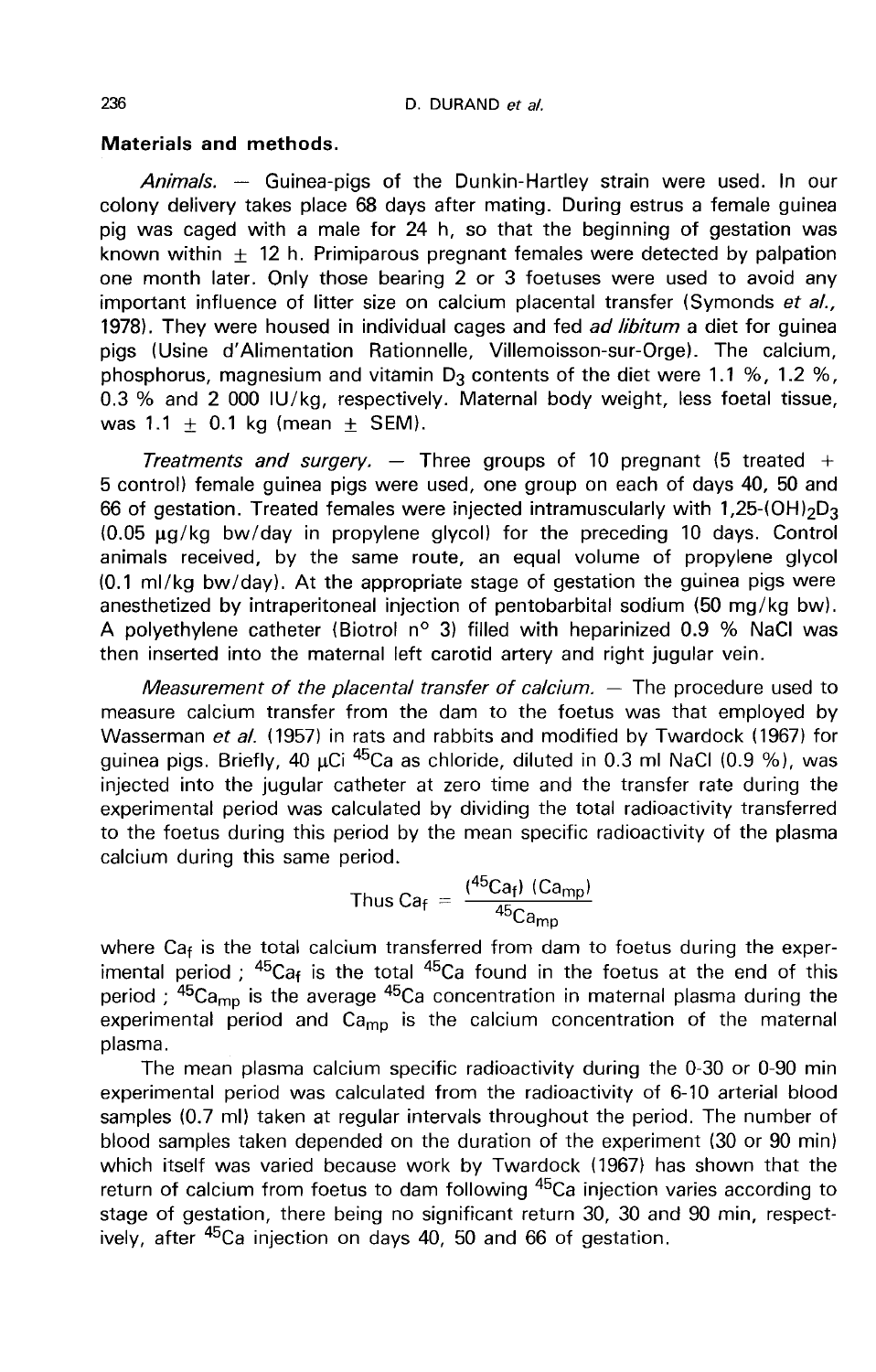Foetuses and placentas of 40, 50 and 66 days were removed by laparotomy and hysterotomy. Foetal blood samples were collected by cardiac puncture. Foetuses and placentas were weighed, dry ashed at 500 °C and dissolved in a known volume of 5N HCI.

45Ca was radioassayed in duplicate in each sample of blood plasma and in dissolved foetuses and placentas. Packed cell volume was measured in each pregnant female in the first and last blood sample : the volume of blood collected (maximum 7 ml) had no significant effect on packed cell volume.

Calcium and magnesium concentrations in blood plasma and in dissolved foetuses and placentas were measured by atomic absorption spectrophotometry (Perkin Elmer 400). Inorganic phosphorus was determined by colorimetry (Technicon Autoanalyser).

Results are expressed as mean  $+$  SEM. The statistical significance of differences observed between treated and control animals was evaluated using Mann and Whitney U test.

### Results.

The body weight of control foetuses increased from 11.2  $+$  1.1 g to 89.2  $+$ (Perkin Elmer 400). Inorganic phosphorus was determined by colorimetry<br>
(Technicon Autoanalyser).<br>
Results are expressed as mean  $\pm$  SEM. The statistical significance of differ-<br>
ences observed between treated and contro females were slightly heavier than those from control guinea pigs, but this difference was only significant on day 50 of gestation (table 2).<br>1,25-(OH)<sub>2</sub>D<sub>3</sub> injections into pregnant females increased plasma calcium 3.2 g between days 40 and 66 of gestation. Foetuses from  $1,25-(OH)<sub>2</sub>D<sub>3</sub>$ -treated

levels both in dams and foetuses at 40 and 50 days of gestation. Maternal plasma phosphate levels were simultaneously increased by the treatment. On day 66 of gestation foetal plasma calcium and phosphate levels were higher in treated than in control animals, although maternal plasma levels of these minerals were not significantly increased by the treatment. Plasma magnesium levels in dams and foetuses were unaltered (table 1). ma phosphate levels were simultaneously increased by the treatment. On day<br>of gestation foetal plasma calcium and phosphate levels were higher in<br>ed than in control animals, although maternal plasma levels of these<br>rals w

Between days 40 and 66 of gestation the calcium, phosphate and magnesium contents (mg/g bw) of control foetuses increased from 2.4  $\pm$  0.1 to 9.0  $\pm$  0.2 (P < 0.01), from 2.8  $\pm$  0.1 to 6.1  $\pm$  0.1 (P < 0.01), and from  $0.17 \pm 0.01$  to  $0.37 \pm 0.01$  (P < 0.01), respectively (table 2).

greater than that of foetuses from control animals at  $40$  (P < 0.05) and 50 days  $(P < 0.01)$  of gestation, but no difference was observed between the two groups on day 66 of gestation (table 2). In control animals the calcium content of 50-day-old foetuses (4.6 mg/g bw) was approximately twice greater than that of 40 day-old foetuses (2.4 mg/g bw). The same difference was observed between 66 day-old (9 mg/g bw) and 50 day-old foetuses. However calcium transferred from dams to foetuses was about four times greater on day 50  $(1.23 \text{ mg/h})$  than on day 40 of gestation  $(0.32 \text{ mg/h})$ , but did not vary significantly between days 50 and 66 (1.34 mg/h) of gestation. The calcium transfer from the dam to the foetus at 40, 50 and 66 days ― measured during 30, 30 and 90 min, respectively ― was never different in treated and control foetuses. The calcium accreted to placenta was always higher in treated than in control animals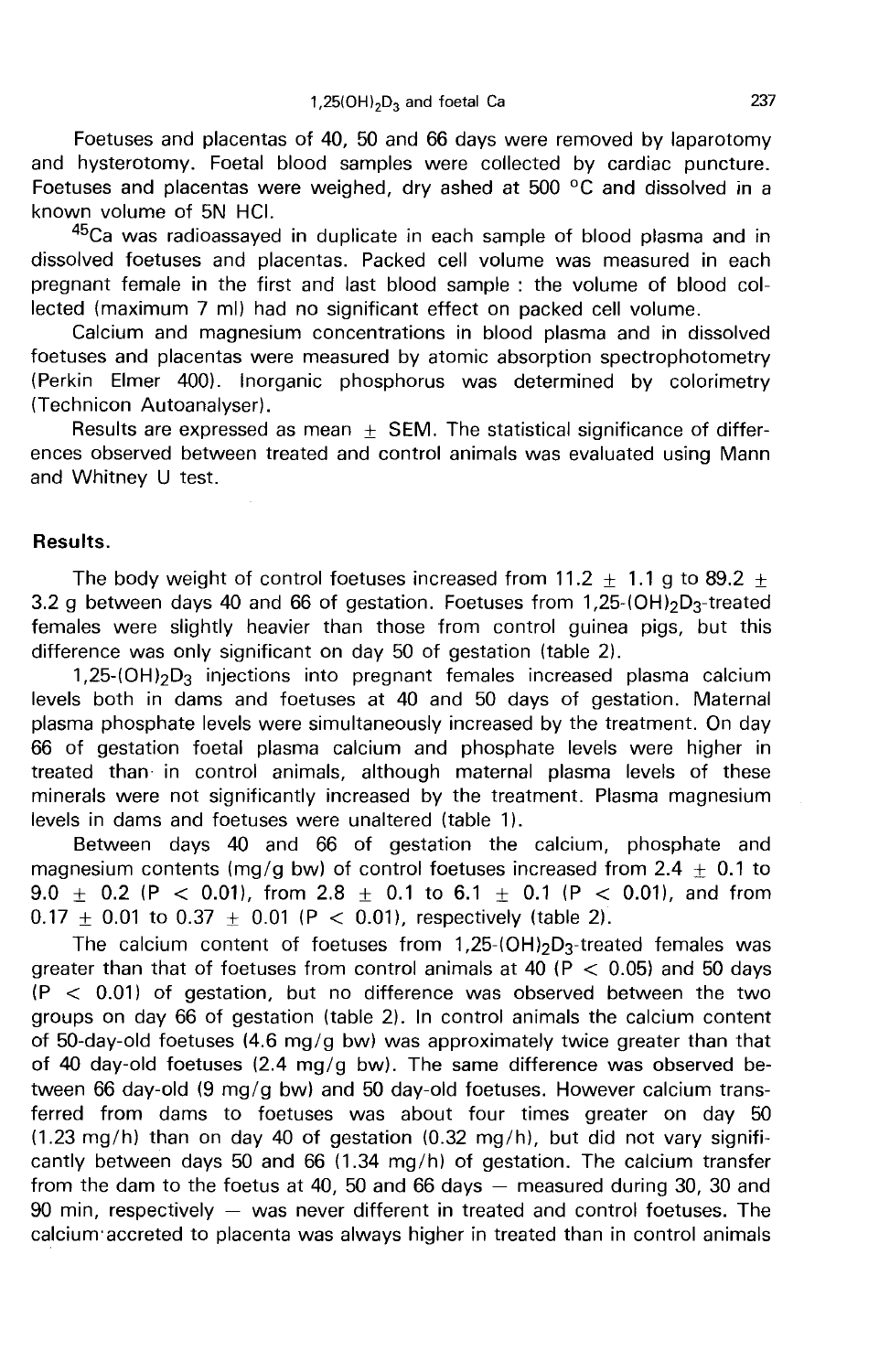|                   |    | 59    | ತ್ತಿ ಆತ್ಮ<br>ಇಂ ಇಂ                     |                          |  |
|-------------------|----|-------|----------------------------------------|--------------------------|--|
|                   | Σã | Mean  | 58 88<br>0 - 0 -                       |                          |  |
|                   |    | မှု   | <b>೨</b> ೩ ಅ<br>೧೦ ರ                   |                          |  |
| 8                 | Δ  | Mean  | ងខ្ញុំ នង<br>ក្នុង ក្នុង               |                          |  |
|                   |    |       |                                        |                          |  |
|                   | ඊ  | 55    | 는 편 888<br>- 는 영 88                    |                          |  |
|                   |    | Mean  | ភេទ 5<br>ភេទ ក្នុង                     |                          |  |
|                   |    | 55    | ತ್ತಿತ್ತೆ<br>ಇಂ ಇಂ                      |                          |  |
|                   | Σã | Mean  | 일<br>일 - 일 - 일                         |                          |  |
|                   |    | 55    | ុ<br>ដូន និដ្ឋ                         |                          |  |
| S,                | ۵  | Mean  | **<br>2.33<br>2.55                     |                          |  |
|                   |    | 55    | 88 58<br>00 00                         |                          |  |
|                   | ී  | Mean  | ភ្នំ<br>សូម៉ូ ខេន<br>សូម៉ូ សូម៉ូ       |                          |  |
|                   |    | 55    | $\frac{8}{5}$   $\frac{88}{55}$        |                          |  |
|                   | ΣÅ | Vlean | 0.74                                   |                          |  |
|                   |    | 55    | $\frac{3}{5}$ ।                        | 0.08                     |  |
| ੩                 |    | Mean  | ໍ່ 8<br>__                             | $\frac{74}{2.35}$        |  |
|                   |    | 55    | 88 58<br>88 58                         |                          |  |
|                   | ී  | Vlean | មុំ<br>ប្អូ                            | 2.10<br>2.10             |  |
| Days of gestation |    |       | Treated <b>Dams</b><br><b>Foetuses</b> | Control Dams<br>Foetuses |  |

| it the same group.              |                        |
|---------------------------------|------------------------|
| th control animals              |                        |
|                                 | tunan in anah araun    |
|                                 |                        |
| - FUC / C ** - LU <<br>$\vdots$ | in each group 12-14 is |
|                                 | Ļ                      |

TABLE 1

Plasma calcium (Ca), phosphate (P) and magnesium (Mg) levels (mM) in pregnant guinea pigs injected<br>with 1,25-(OH)<sub>2</sub>D<sub>3</sub> and in control females, and in foetuses of both groups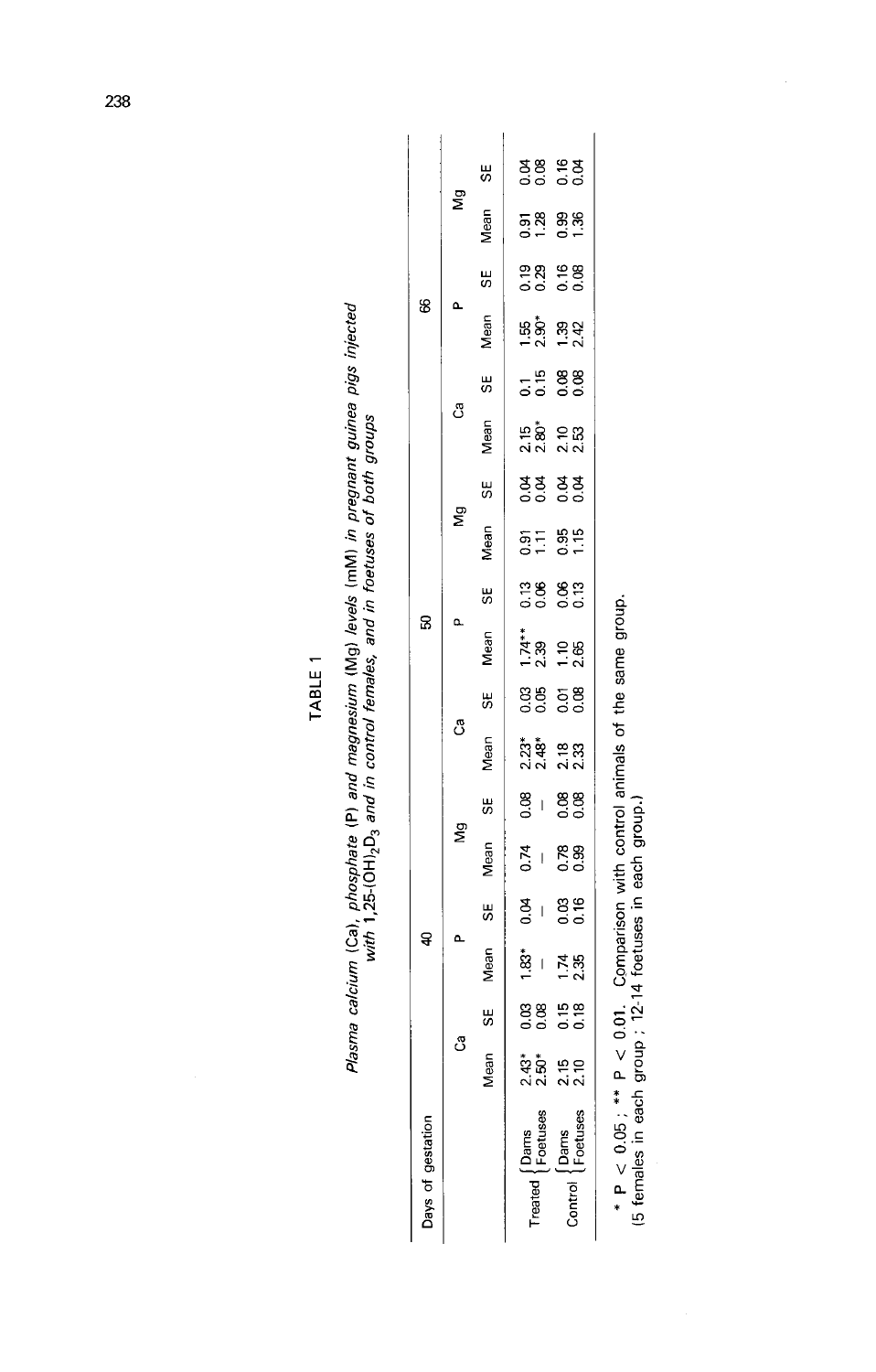TABLE 2

Influence of 1,25-(OH)<sub>2</sub>D<sub>3</sub> injections in pregnant guinea pigs on fetal Ca content and on Ca placental transfer

| Days of gestation                            |                                  | Ş               |                                                        |                 |                                            | ន                       |                           |                                                          |                                                          | 8               |                            |                                                                       |
|----------------------------------------------|----------------------------------|-----------------|--------------------------------------------------------|-----------------|--------------------------------------------|-------------------------|---------------------------|----------------------------------------------------------|----------------------------------------------------------|-----------------|----------------------------|-----------------------------------------------------------------------|
| Foetuses                                     |                                  | Control<br>(14) |                                                        | Treated<br>(14) |                                            | Control<br>(12)         |                           | Treated<br>(12)                                          |                                                          | Control<br>(14) |                            | Treated<br>(13)                                                       |
|                                              | Mean                             | SS<br>SS        | Mean                                                   | SE<br>SE        | Mean<br>SE                                 |                         | Mean SE                   |                                                          | Mean<br>$\begin{array}{ c c } \hline \hline \end{array}$ | 9               | Mean                       | $\frac{35}{10}$                                                       |
| Placental wt (g)                             |                                  |                 |                                                        |                 |                                            |                         |                           |                                                          |                                                          |                 | း ၁ အ ၁ အ<br>၂ ၁ အ ၁ အ ၁ အ |                                                                       |
| -oetal wt (g)                                |                                  |                 |                                                        |                 |                                            |                         |                           |                                                          |                                                          |                 |                            |                                                                       |
| Foetal total Ca (mg)                         |                                  | 39.75           |                                                        |                 |                                            | 0<br>0 0 4 0<br>0 9 4 0 | 3.0<br>3.00 20<br>3.00 10 |                                                          |                                                          |                 |                            |                                                                       |
| Foetal Ca (mg/g b.w.                         |                                  |                 |                                                        |                 |                                            |                         |                           |                                                          |                                                          |                 |                            |                                                                       |
| s<br>Ca transferred to foett<br>(mg/h)       | $211$<br>$283$<br>$24$<br>$0.32$ | δ.<br>Ο         | $222$<br>$123$<br>$27$<br>$21$<br>$23$<br>$21$<br>$23$ | 0.07            | 88 88 4 6 23<br>8 5 4 4 5 23<br>8 5 4 6 23 | $\overline{1}$          | 1.09                      | $0.2$<br>$-1.1$<br>$-3.4$<br>$-1.1$<br>$-1.3$<br>$-0.13$ | 99200<br>99300 1<br>9980 1                               |                 | $\frac{1}{4}$              | $\begin{array}{c} 14 \\ 04 \\ 74 \\ 80 \\ 0 \\ 0 \\ 0 \\ \end{array}$ |
| Ca accreted to placenta<br>(mg/h)            | 0.07                             | $\overline{0}$  | 0.14                                                   | $0.01***$       | 0.08                                       | 0.01                    | 0.22                      | $0.07**$                                                 | 0.07                                                     | 0.01            |                            | $0.22$ $0.02**$                                                       |
| and placenta (mg/h)<br>Ca transfer to foetus | 0.39                             | $\frac{3}{2}$   | 0.49                                                   | $0.02***$       | $\overline{27}$                            | r<br>G                  | $\frac{32}{5}$            | $\frac{10}{2}$                                           | $\frac{39}{2}$                                           | 0.20            | 1.67                       | 0.17                                                                  |
|                                              |                                  |                 |                                                        |                 |                                            |                         |                           |                                                          |                                                          |                 |                            |                                                                       |

\* P < 0.05 ; \*\* P < 0.01. Comparison between treated and control animals. ( ) number of foetuses.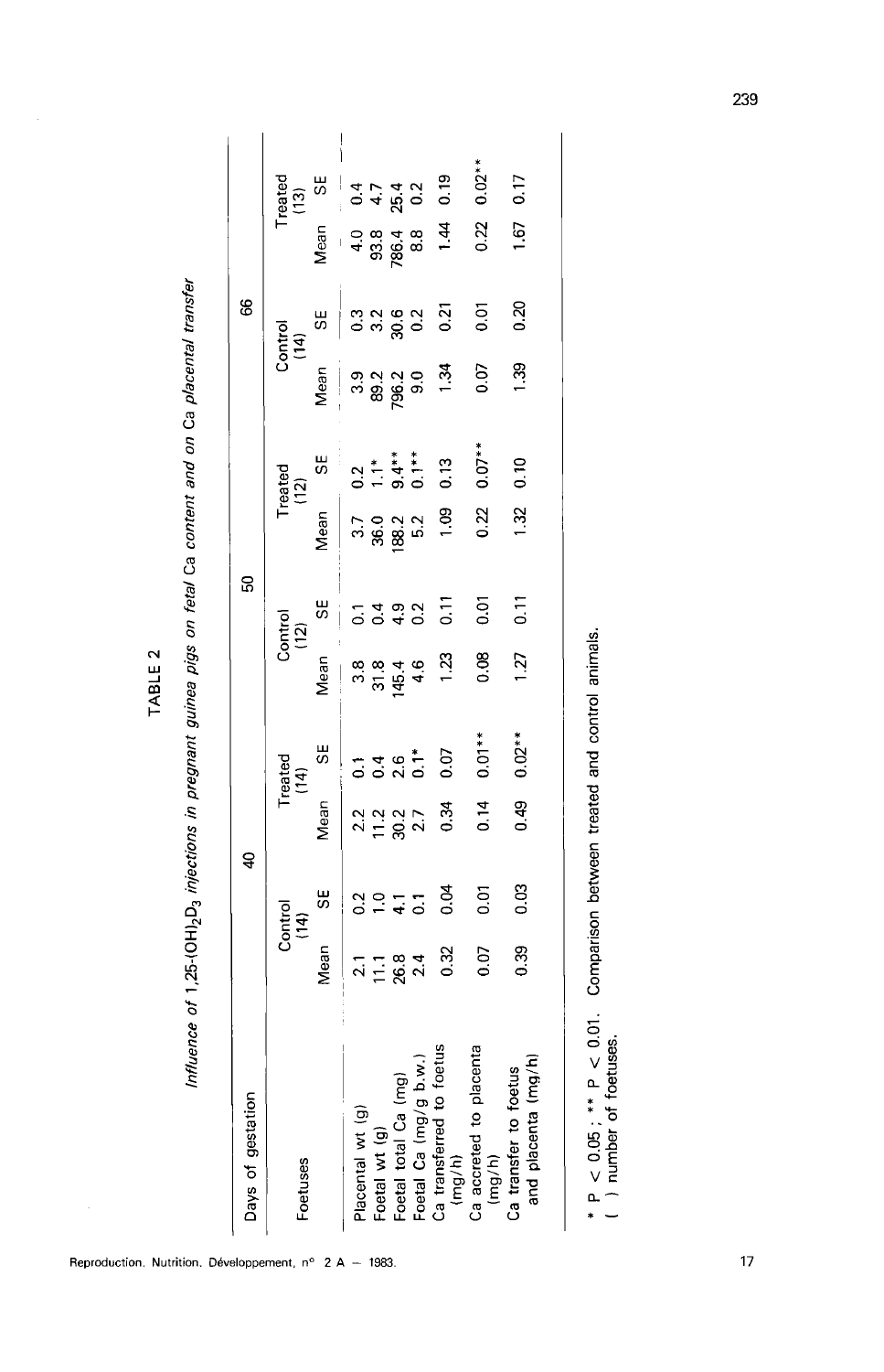as was the total transfer to foetus plus placenta (table 2), though this was not always significant. The phosphate content of treated foetuses was greater at 40  $(P < 0.01)$  and at 50 days (P < 0.01) than that of control foetuses. The treatment never had any significant effect on foetal magnesium content (table 3).

# Discussion.

Under our experimental conditions, IM administration to pregnant guinea pigs of 1,25- $(OH)_2D_3$  (0.05  $\mu$ g/kg bw per day) from day 40 to day 49 of gestation increased  $(+ 4 g : P < 0.05)$  the body weight of 50-day-old foetuses (table 2). **Discussion.**<br>
Under our experimental conditions, IM administration to pregnant guinearly pigs of 1,25-(OH)<sub>2</sub>D<sub>3</sub> (0.05  $\mu$ g/kg bw per day) from day 40 to day 49 of gestation increased (+ 4 g; P < 0.05) the body weight ported by the observations of Garel, Gilbert and Besnard (1981) that thyroparathyroidectomy of pregnant rats on day 12.5 of gestation induced a significant decrease in foetal weight measured on day 21.5, whereas daily subcutaneous<br>injection of 1.25-(OH)<sub>2</sub>D<sub>3</sub> in thyroparathyroidectomized mothers on days 17.5, bigs of 1,25-(OH) 2D3 (0.05  $\mu$ g/kg bw per day) from day 40 to day 45 or gestation<br>increased (+ 4 g ; P < 0.05) the body weight of 50-day-old foetuses (table 2).<br>This increase in foetal body weight from dams treated with 18.5, 19.5 and 20.5 of gestation  $(0.05-1 \mu g/kg$  bw) increased foetal weight, foetal blood glucose and foetal liver glycogen stores at term.

Plasma calcium, phosphate and magnesium levels measured in our animals are similar to those already reported in pregnant and foetal guinea pigs of the same strain (Durand, Dalle and Barlet, 1982). In guinea pigs (Twardock and Austin, 1970) as in other mammals (Kronfeld et  $al.$ , 1971) the placental transfer of calcium is active. There is some evidence which suggests that placental CaBP plays a major role in placental calcium transport and that its production is vitamin D-dependent (Delorme, Marche and Garel, 1979; Garel et al., 1981).

In the guinea pig, the placental transfer of calcium is a two-way-process, from the dam to foetus and from foetus to dam. However, there is no back transfer of  $45$ Ca during the 30-120 min period following  $45$ Ca injection, the exact time depending upon the age and calcium content of the foetuses (Twardock, 1967). According to Twardock (1967), the average foetal skeleton at 45 days gestation contained 106 mg calcium and calcium was deposited at a rate of 16 mg/24 h, whilst at 65 days the skeletal content was 954 mg and the deposition rate 91,4 mg/24 h. Symonds et al. (1978) demonstrated that in these animals calcium transfer rate was related to placental size, and that there was a limit to the rate of transfer, produced by a combination of limitations in placental blood flow rate, maternal plasma calcium concentrations and placental tissue transfer capacity. Values of placental transfer (from dam to foetus) obtained in our experimental conditions on days 50 or 66 of gestation (0.33 mg/h/g placental tissue) (table 2) are not different from those measured by Symonds *et* al. (1978) in females bearing 2-3 foetuses  $(0.22-0.34 \text{ mg/h/g}$  placental tissue) on day 61  $\pm$  2 of gestation. placenta seem to indicate that acute doses of 1,25-(OH) 2D3 on either the maternal or the forest allows of the placental tissue) (table 2) are not different from those measured by Symonds *et* al. (1978) in females bearin

Studies on calcium and phosphate transfer in the *in situ* perfused guinea pig maternal or the foetal side of the placenta do not directly alter transport of these ions across the placenta (Mc Kercher, Derewlany and Raddle, 1982). However their experimental conditions were different from ours, in which a physiological placenta seem to indicate that acute doses of  $1,25-(OH)_{2}D_{3}$  on either the maternal or the foetal side of the placenta do not directly alter transport of these ions across the placenta (Mc Kercher, Derewlany and Raddle,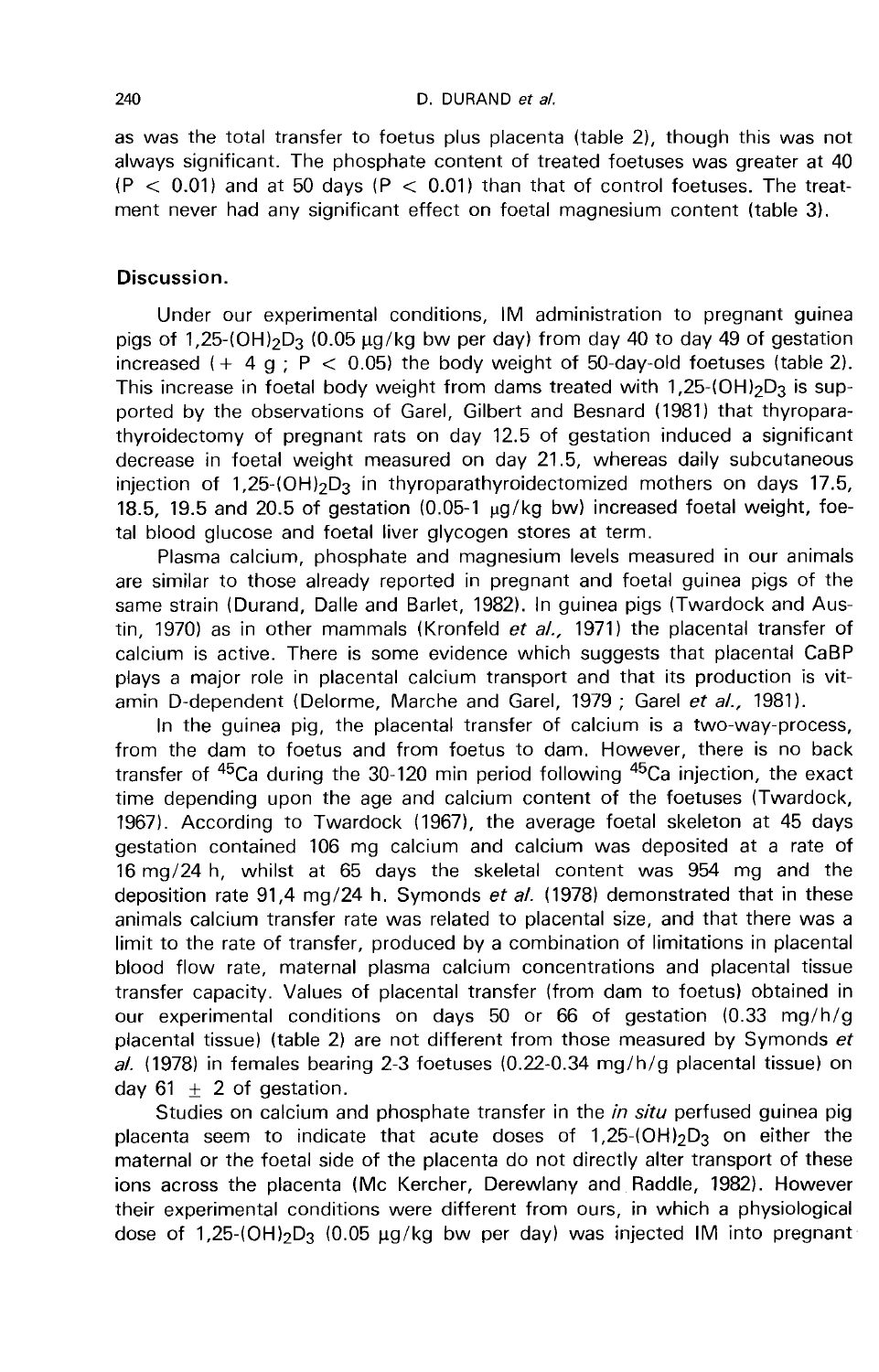TABLE 3

Influence of 1,25-(OH)<sub>2</sub>D<sub>3</sub> injections in pregnant guinea pigs on foetal phosphate (P) and magnesium (Mg) contents (mg/g bw)

| Days of gestation |             |                 | ą               |                                             |                | ន               |                         |                                              |                       | 8                |                            |  |
|-------------------|-------------|-----------------|-----------------|---------------------------------------------|----------------|-----------------|-------------------------|----------------------------------------------|-----------------------|------------------|----------------------------|--|
| oetuses           |             | Control<br>(14) |                 | Treated<br>(14)                             |                | Control<br>(12) |                         | Treated<br>(12)                              |                       | Control<br>(14)  | Treated<br>(13)<br>Mean SE |  |
|                   | Vlean<br>SE |                 | Mean<br>SE      |                                             | Mean SE        |                 | Mean SE                 |                                              | Mean SE               |                  |                            |  |
| $-ceta$           | 2.8<br>0.17 |                 |                 |                                             |                |                 |                         |                                              |                       |                  |                            |  |
| Foetal Mg         |             | - ទី<br>១ ១     | $\frac{34}{17}$ | $\begin{array}{c} * \ * \ 0.01 \end{array}$ | $\frac{1}{10}$ | ូ ទី<br>ទី      | 4 पें<br>4 पें<br>4 पें | $\begin{matrix} * & * \\ 0 & 0 \end{matrix}$ | <sub>ច 3</sub><br>០37 | $\frac{1}{2}$ or | 5.35<br>5.95               |  |
|                   |             |                 |                 |                                             |                |                 |                         |                                              |                       |                  |                            |  |

\*  $P < 0.01$ . Comparison between treated and control animals.<br>( ) number of foetuses.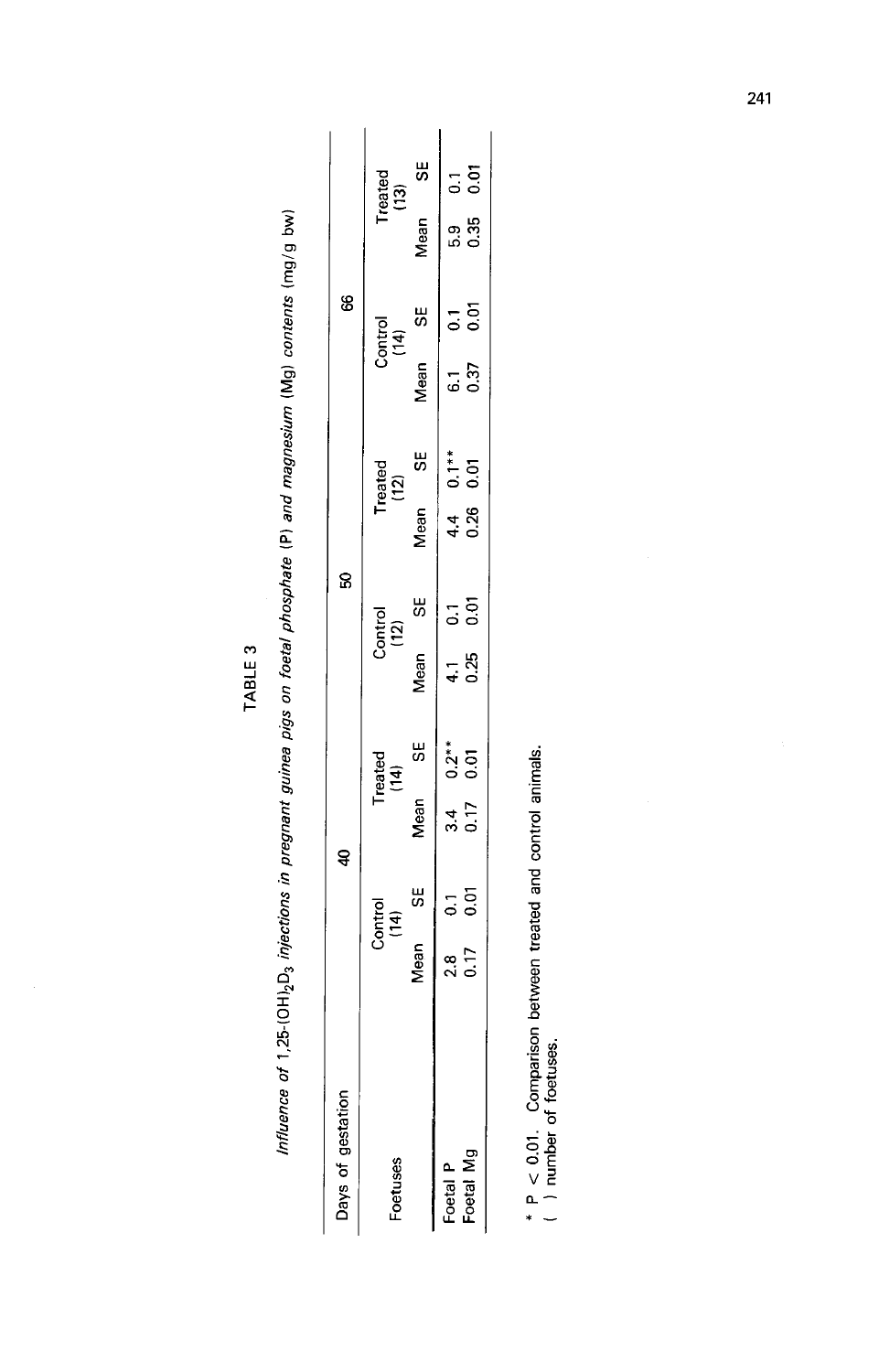242<br>guinea pigs for 10 days. This dose of 1,25-(OH)<sub>2</sub>D<sub>3</sub> increased significantly the rate of accretion of calcium into the placenta and the calcium content of the foetus (table 2) but had no significant effect on the rate of transfer of calcium from the dam to the foetus. The lack of effect might be due to the fact that the calcium which crosses the placental barrier remains in the placenta for a short time before deposition in the foetus. In our studies, which were of fairly short duration, measuring only foetal 45Ca would not indicate total placental transfer. When transfer of Ca from dam to foetus and placenta were combined, total transfer was always higher in treated than in control animals (table 2). Studies on the mechanism of action of  $1.25-(OH)_{2}$  on intestinal calcium transport have From the dark to the loetds. The lack of effect hight be due to the lact that the calcium which crosses the placental barrier remains in the placenta for a short time before deposition in the foetus. In our studies, which denotially which closses the placental bannet remains in the placental for a short<br>time before deposition in the foetus. In our studies, which were of fairly short<br>duration, measuring only foetal  $^{45}Ca$  would not indicat specific alteration in brush border membrane phosphatidylcholine content and structure which leads to an increase in membrane fluidity and thereby to an increase in calcium transport rate from the intestinal lumen into enterocyte. 1,25- $(OH)_2D_3$  also stimulates the synthesis of messenger RNA for CaBP which specific alteration in brush border membrane phosphatidylcholine content and<br>structure which leads to an increase in membrane fluidity and thereby to an<br>increase in calcium transport rate from the intestinal lumen into ent regulates the rate of calcium efflux from the cell across its basolateral membrane (Rasmussen et al., 1982). This might partly explain why, in short-term experiments, any increased transport of Ca across the placenta is shown by an increased accretion in the placenta rather than an increased transfer to the foetus. At 40, 50 and 66 days, respectively, this increase to placenta is 1.8, 3.2 and 3.3 mg/24 h. Since the total Ca content of the foetus at these 3 times is 27, 145 and 796 mg, it is hardly surprising that there is no significant effect at 66 days, i.e. at 40 days an increase of 1.8 mg/day to a total content of 27 mg is equal to an increase of 6.7 % of the total ; at 50 days an increase of 3.2 mg/day to 145 mg equals 2.2 % of the total ; at 66 days an increase of 3.3 mg/day to 796 mg equals 0.4 % of the total. conditions do not allow us to decide whether 1,25-(OH) 2D3 injections in conclusion in the conditions of  $12\pi$  and  $2.2\%$  of the total ; at 66 days an increase of 3.2 mg/day to 145 mg equals 2.2 % of the total ; at 66 d

Since we were unable to catheterize foetal blood vessels, our experimental conditions do not allow us to decide whether  $1.25-(OH)_{2}D_{3}$  injections into the pregnant mother had any effect on calcium transfer from the foetus to the dam. In to all increase of 0.7 % of the total; at 30 days an increase of 3.2 mg/day to 45 mg equals 0.4 % of the total; at 66 days an increase of 3.3 mg/day to mg equals 0.4 % of the total.<br>Since we were unable to catheterize

increased the calcium content of the foetus. This increase was associated with a greater calcium transfer from the dam to placenta.

> Recu en septembre 1982. Accepté en octobre 1982.

Acknowledgments.  $- 1,25-(OH)_2D_3$  used in this experiment was a gift from Hoffmann-Laroche (Basel, Switzerland). The authors acknowledge the assistance of R. Roux.

#### Résumé. Influence du 1,25-dihydroxycholécalciférol sur la composition minérale corporelle du fœtus de cobaye.

L'influence du 1,25-dihydroxycholécalciférol (0,05 µg/kg PV/j, injecté par voie IM pendant 10 j) sur les transferts de calcium de la mère au foetus, a été étudiée chez 3 lots de 10 cobayes aux 40e, 50e et 66e jours de gestation. Aux 40e et 50e jours le 1,25 dihydroxycholécalciférol augmente la teneur du foetus en calcium et en phosphore. Les transferts foeto-placentaires de 45Ca (mesurés pendant une période variant entre 30 et 90 min) sont toujours plus élevés chez les animaux traités, mais cette différence n'est significative qu'au 40<sup>e</sup> jour de gestation.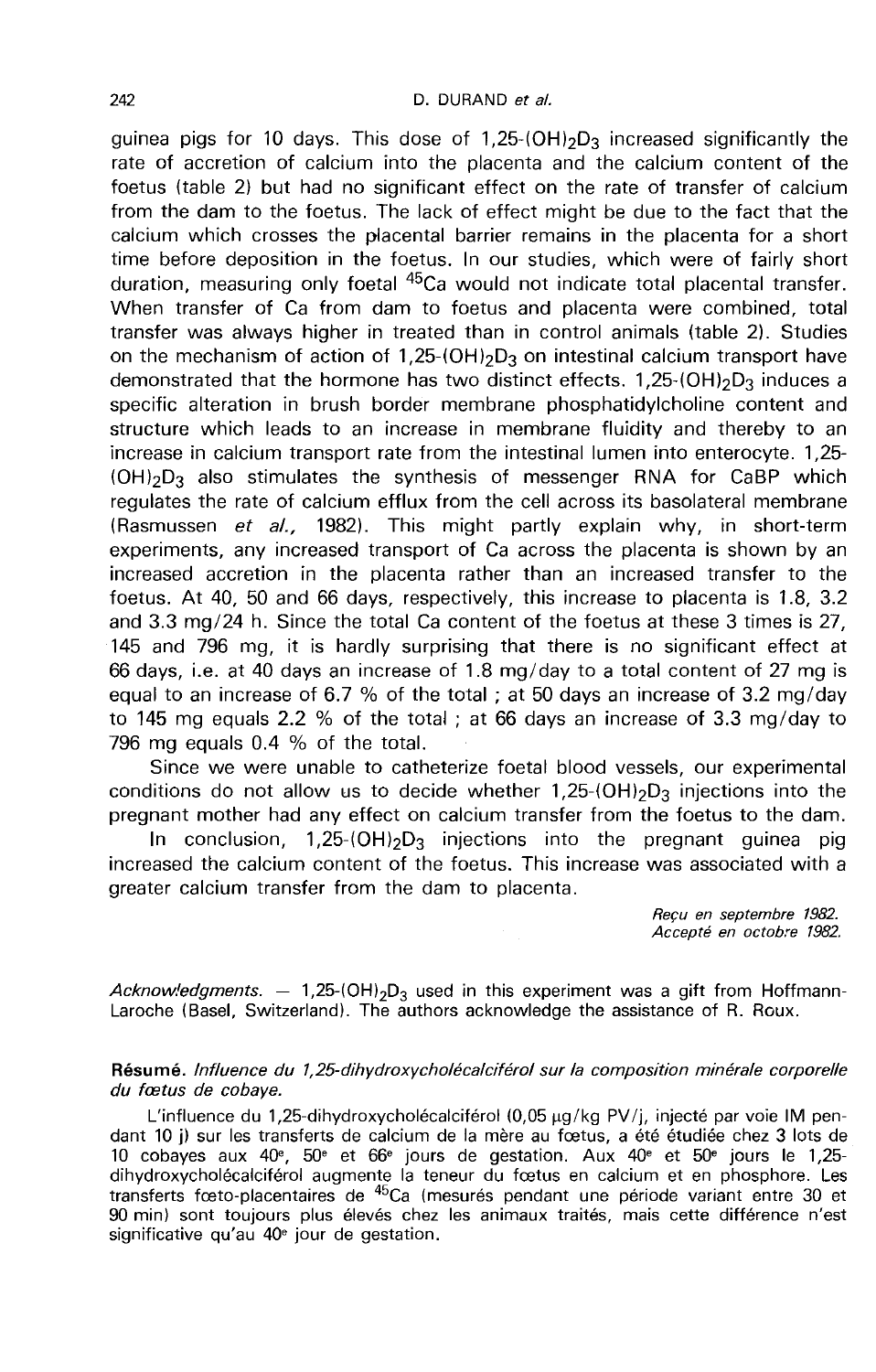#### References

- BRAITHWAITE G. D., GLASCOCK R. F., RIAZUDDIN Sh., 1969. Calcium metabolism in lactating ewes. Br. J. Nutr., 23, 827-834.
- BRUNS M. E. H., FAUSTO A., AVIOLI L. V., 1978. Placental calcium-binding protein in rats. J, biol. Chem., 253, 3186-3190.
- BRUNS M. E. H., VOLLMER S. S., 1982. Different effects of 1,25-dihydroxycholecalciferol on calcium binding protein in the placenta and yolk sac of normal pregnant mice, 695-697. In NOR-MAN A. W., SCHAEFER K., HERRATH D. V., GRIGOLEIT H. G., *Vitamin D. Chemical*, biochemical and clinical endocrinology of calcium metabolism. De Gruyter, Berlin & N.-Y. 1,25-dihydroxycholecalciferol on<br>
pregnant mice, 695-697. In NOR-<br>
EIT H. G., *Vitamin D. Chemical,*<br>
sm. De Gruyter, Berlin & N.-Y.<br>
binding proteins for 1,25-(OH)<sub>2</sub>-<br>
.
- CHRISTAKOS S., NORMAN A. W., 1980. Specific receptors vitamin  $D_3$  in rat and human placenta. Fed. Proc., 39, 560.
- DANAN J. L., DELORME A. C., CUISINIER-GLEIZES P., 1981. Biochemical evidence for a cytoplasmic  $1\alpha$ ,25-dihydroxyvitamin D<sub>3</sub> receptor-like protein in rat yolk sac. J. biol. Chem., 256, 4847-4850.
- DELORME A. C., MARCHE P., GAREL J. M., 1979. Vitamin D dependent calcium binding protein changes during gestation, prenatal and postnatal development in rats. J. develop. Physiol., 1, 181-194.
- DURAND D., DALLE M., BARLET J. P., 1982. Plasma calcium homeostasis in the guinea pig during the perinatal period. Biol. Neonate, 42, 120-126.
- FRASER D. R., KODICEK E., 1970. Unique biosynthesis by kidney of a biologically active vitamin D metabolite. Nature (London), 228, 764-766.
- GAREL J. M., DELORME A. C., MARCHE P., NGUYEN T. M., GARABEDIAN M., 1981. Vitamin  $D<sub>3</sub>$  metabolite injections to thyroparathyroidectomized pregnant rats : effects on calcium binding proteins of maternal duodenum and fetoplacental unit. Endocrinology, 109, 284-289.
- GAREL J. M., GILBERT M., BESNARD P., 1981. Fetal growth and 1,25-dihydroxyvitamin  $D_3$ injections into thyroparathyroidectomized pregnant rats. Reprod. Nutr. Dévelop., 21, 961-968.
- GRAY T. K., LESTER G. E., LORENC R. S., 1979. Evidence for extrarenal  $1\alpha$ -hydroxylation of 25-hydroxyvitamine  $D_3$  in pregnancy. Science, 204, 1311-1313.
- KRONFELD D. S., RAMBERG C. F., DELIVORIA-PAPADOPOULOS M., 1971. Active transport of calcium across placenta and mammary gland measured in vivo, 339-347. In NICHOLS G., WASSERMAN R. H., Cellular mechanisms for calcium transfer and homeostasis. Acad. Press, New York and London.
- MARCHE P., DELORME A. C., CUISINIER-GLEIZES P., 1978. Intestinal and placental calciumbinding proteins in vitamin D-deprived or supplemented rats. Life Sci., 23, 2555-2562.
- Mc KERCHER H. G., DEREWLANY L., RADDE I. C-, 1982. Effect of calcium and 1,25-dihydroxyvitamin  $D_3$  on transfer of Ca and P across the guinea pig placenta. In Abst. of Papers, 5th Workshop on Vitamin D (Williamsburg, U.S.A., February 1982).
- PIKE J. W., GOOZE L. L., HAUSSLER M. R., 1980. Biochemical evidence for 1,25 dihydroxyvitamin D receptor macromolecules in parathyroid, pancreatic, pituitary and placental tissues. Life Sci., 26, 407-414.
- RASMUSSEN H., MATSUMOTO T., FONTAINE 0., GOODMAN D. B. P., 1982. Role of changes in membrane lipid structure in the action of 1,25-dihydroxyvitamin  $D_3$ . Fede. Proc., 41, 72-77.
- SYMONDS H. W., BUBAR R. H., CRACKEL W., TWARDOCK A. R., 1978. The effect of litter size on placental blood flow and placental calcium transfer in the multifoetal guinea pig. Br. J. Nutr., 39, 347-356.
- TANAKA Y., HALLORAN B., SCHNOES H. K., DE LUCA H. F., 1979. In vitro production of 1,25-dihydroxyvitamin D<sub>3</sub> by rat placental tissue. Proc. nat. Acad. Sci. U.S.A., 76, 5033-5035.
- TUAN R. S., 1982. Identification and characterization of a calcium binding protein from human placenta. Placenta, 3, 145-158.